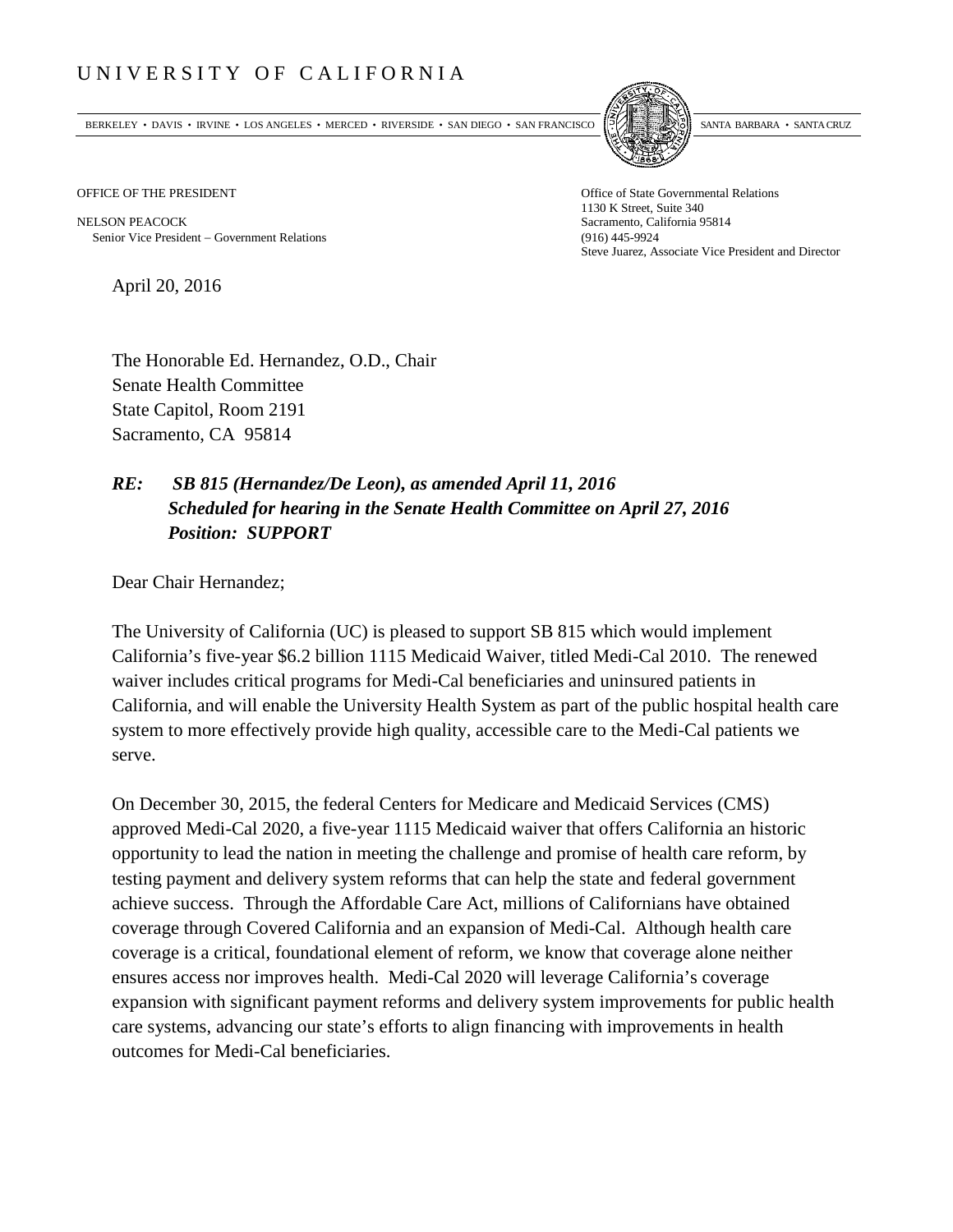The UC owns and operates five academic medical centers in San Francisco, Sacramento, Irvine, Los Angeles and San Diego. UC's participation in the waiver enables the five UC medical centers to provide health care to the Medi-Cal and uninsured populations in the state. The waiver also enables UC to participate in the Public Hospitals Redesign and Incentives in Medi-Cal (PRIME) program, a vital component of the waiver. PRIME is an ambitious pay-for performance delivery system improvement program that builds on our prior efforts in the DSRIP (Delivery System Reform Incentive Program) program, a part of the 2010 Medi-Cal waiver. The DSRIP included a number of important delivery system transformation efforts to expand primary care and specialty care capacity, improve chronic disease management and reduce hospital based infections. PRIME is an ambitious program that builds on the DSRIP work at the University, requiring continued year-over-year improvement in every area of the delivery system, with a heavy emphasis on health outcomes.

The University's five academic medical centers are part of the state's public hospital safety net for millions of Californians. We strongly support SB 815. We would be pleased to discuss our position with you and answer any questions you may have. Please contact me with any questions.

Thank you for your consideration.

Sincerely,

angela M. Hilliard

Angela M. Gilliard, JD Legislative Director

cc: Senator Ed Hernandez, O.D. Vice Chair and Members, Senate Health Committee President Janet Napolitano Executive Vice President & CFO Nathan Brostrom Executive Vice President John Stobo Senior Vice President Nelson Peacock Associate Vice President and Director Steve Juarez